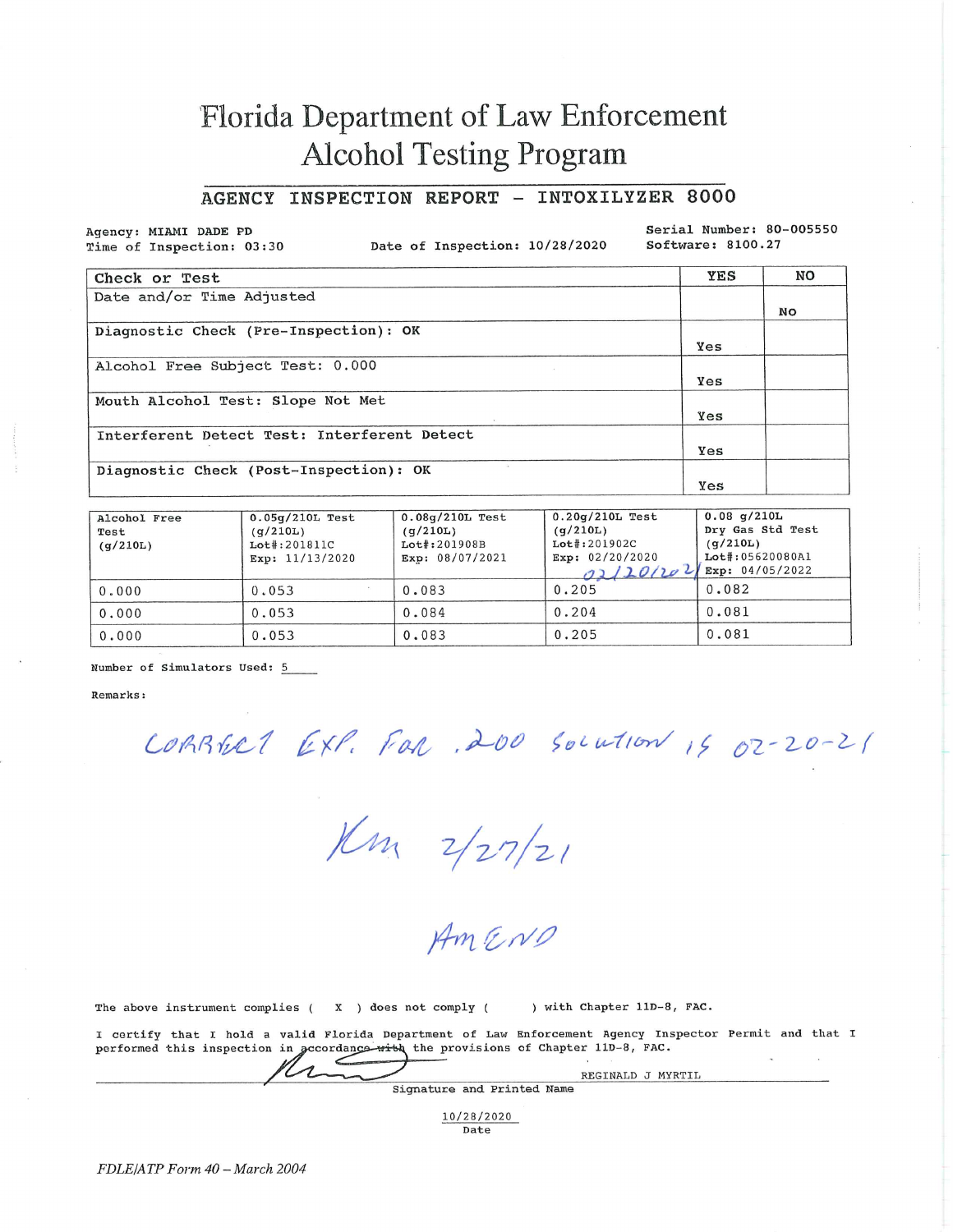

## **AGENCY INSPECTION AND OTHER ELECTRONIC DATA REVIEW**

#### Agency: Miami-Dade PD

#### Instrument Serial Number: 80-005550

| <b>AGENCY INSPECTION DATA REVIEW</b>                                                                                                                                                                                                                                                                                                                                                                                                                                                                                                                                                                                                                                                                                                                                                                                                               |                                               |                                                                               |                  |                                                                                       |
|----------------------------------------------------------------------------------------------------------------------------------------------------------------------------------------------------------------------------------------------------------------------------------------------------------------------------------------------------------------------------------------------------------------------------------------------------------------------------------------------------------------------------------------------------------------------------------------------------------------------------------------------------------------------------------------------------------------------------------------------------------------------------------------------------------------------------------------------------|-----------------------------------------------|-------------------------------------------------------------------------------|------------------|---------------------------------------------------------------------------------------|
| <b>Agency Inspector: Reginald Myrtil</b>                                                                                                                                                                                                                                                                                                                                                                                                                                                                                                                                                                                                                                                                                                                                                                                                           |                                               | Date of Inspection: 10/28/2020                                                |                  | Time of Inspection: 03:30:35                                                          |
| <b>Agency Inspection Discrepancy:</b><br>$\Box$<br>$\Box$                                                                                                                                                                                                                                                                                                                                                                                                                                                                                                                                                                                                                                                                                                                                                                                          | Incomplete<br>$\Box$<br>Procedural<br>$\Box$  | Untimely/Not Received<br>Other                                                | ⊠                | Erroneous Information                                                                 |
| Agency Inspection Not Conducted or Records regarding Agency Inspection have not been uploaded.<br>$\Box$                                                                                                                                                                                                                                                                                                                                                                                                                                                                                                                                                                                                                                                                                                                                           |                                               |                                                                               |                  |                                                                                       |
| Lot Number ⊠Expiration Date for 0.20 g/ 210L ⊠Alcohol Reference Solution □Dry Gas Standard is ⊠Incorrect □Expired.<br>$\Box$                                                                                                                                                                                                                                                                                                                                                                                                                                                                                                                                                                                                                                                                                                                       |                                               |                                                                               |                  |                                                                                       |
| FDLE/ATP Form 39 states in part, "If a test must be repeated, the REASON must be entered when prompted and recorded in the<br>$\Box$<br>Remarks section of FDLE/ATP Form 40 Agency Inspection Report - Intoxilyzer 8000. The CREASON for repeating the following<br>test(s); OR the <sub>D</sub> Possible Cause and Corrective Action Taken on the following test(s) was not recorded:<br><b>Alcohol Free Subject Test</b><br>$\Box$<br>П<br>0.05 g/210L Test<br>$\Box$<br>$\Box$                                                                                                                                                                                                                                                                                                                                                                  | Mouth Alcohol Test $\Box$<br>0.08 g/210L Test | <b>Alcohol Free Test</b><br>0.20 g/210L Test<br>$\Box$                        | $\Box$<br>$\Box$ | <b>Interferent Detect Test</b><br>0.08 g/210L Dry Gas Standard Test                   |
| FDLE/ATP Form 39 states in part, "If the instrument does not comply with the requirements of Chapter 11D-8, FAC, remove the<br>$\Box$<br>instrument from service and notify the Department Inspector."<br>The Department Inspector was not notified. However, the issue was satisfactorily corrected and the repeated Agency<br>П<br>Inspection complies with the requirements of Chapter 11D-8, FAC.<br>The Department Inspector was not notified. However, the repeated Agency Inspection does not comply with the<br>$\Box$<br>requirements of Chapter 11D-8, FAC and the instrument was correctly removed from evidentiary use.<br>The Department Inspector was not notified. The repeated Agency Inspection does not comply with the requirements of<br>$\Box$<br>Chapter 11D-8, FAC and the instrument was not removed from evidentiary use. |                                               |                                                                               |                  |                                                                                       |
| The Agency Inspection is noted as "Complies" when it does not comply with the requirements of Chapter 11D-8, FAC.<br>□                                                                                                                                                                                                                                                                                                                                                                                                                                                                                                                                                                                                                                                                                                                             |                                               |                                                                               |                  |                                                                                       |
| Other:<br>□                                                                                                                                                                                                                                                                                                                                                                                                                                                                                                                                                                                                                                                                                                                                                                                                                                        |                                               |                                                                               |                  |                                                                                       |
| OTHER ELECTRONIC DATA REVIEW<br>Login Records<br>$\Box$<br>Date:<br><b>Cylinder Change Records</b><br>□<br>Date:                                                                                                                                                                                                                                                                                                                                                                                                                                                                                                                                                                                                                                                                                                                                   | <b>Comments:</b>                              | corrective action below and return to the Department Inspector by 02/04/2021. |                  | The expiration date (year) for the 0.20 Dry Gas Standard is incorrect. Please see the |
| <b>Control Test Records</b><br>□<br>Date:                                                                                                                                                                                                                                                                                                                                                                                                                                                                                                                                                                                                                                                                                                                                                                                                          |                                               |                                                                               |                  |                                                                                       |
| <b>Diagnostic Check Records</b><br>$\Box$<br>Date:                                                                                                                                                                                                                                                                                                                                                                                                                                                                                                                                                                                                                                                                                                                                                                                                 |                                               |                                                                               |                  |                                                                                       |
| <b>CORRECTIVE ACTION</b>                                                                                                                                                                                                                                                                                                                                                                                                                                                                                                                                                                                                                                                                                                                                                                                                                           |                                               |                                                                               |                  |                                                                                       |
| Record hand-written amendments on the FDLE/ATP Form 40, Agency Inspection Report, initial and date the amendments, mark<br>⊠                                                                                                                                                                                                                                                                                                                                                                                                                                                                                                                                                                                                                                                                                                                       |                                               |                                                                               |                  |                                                                                       |

the report "AMENDED", and forward a copy to the Department Inspector by 02/04/2021 (Date).

- Provide a written explanation regarding the referenced item(s) to the Department Inspector by \_\_\_\_\_ (Date).  $\Box$
- Upload the Agency Inspection(s).  $\Box$
- Remove the instrument from evidentiary use until otherwise directed by the Department.  $\Box$
- No action required  $\Box$
- Other:  $\Box$

Laylor Hussbow

**Signature of Alcohol Testing Program Staff Member** 

1/2/2021 Date

FDLE/ATP Form 42 October 2017 Issuing Authority: Alcohol Testing Program PRINTED COPIES UNCONTROLLED For Internal ATP Use Only

Page 1 of 1